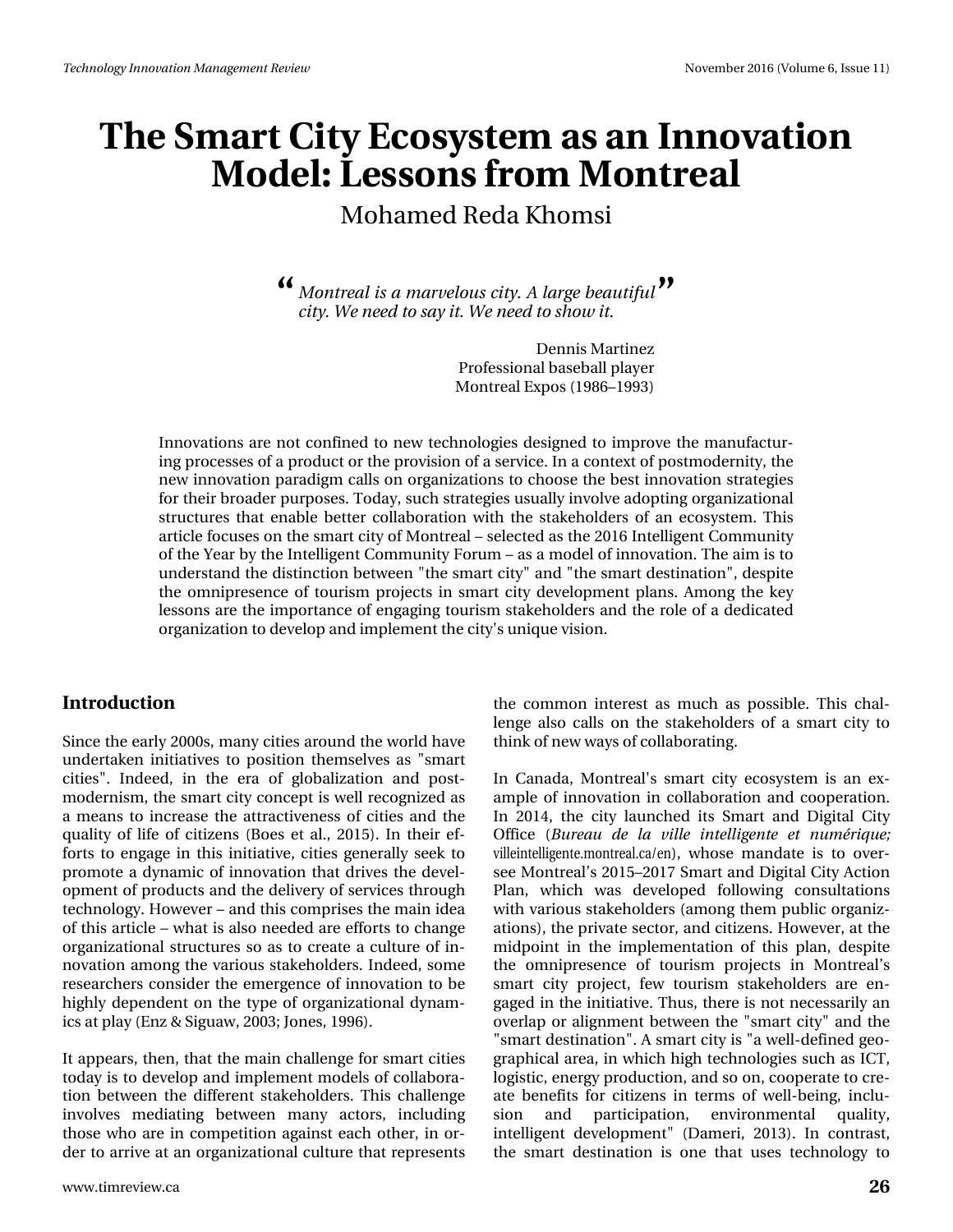## **The Smart City Ecosystem as an Innovation Model: Lessons from Montreal**

*Mohamed Reda Khomsi*

guarantee sustainable development of the tourist area and to improve the experience quality of visitor (Lopez de Avila, 2015). With the smart destination approach, stakeholders work together, through a integrated platform for example, to create and facilitate a real-time tourism experience (Buhalis & Amaranggana, 2014). However, in Montreal, tourism is considered as an economic activity like any other, due to which it is not considered to warrant its own sub-ecosystem. Thus, there is cause for reflection about how Montreal's current smart cities ecosystem may be improved.

To this end, this article pursues two objectives. First, it seeks to explain how a collaborative structure between the various stakeholders in Montreal's smart city project can, itself, become a source of innovation, given the services it might offer or its way of utilizing resources and tools. Second, the article seeks to show that the smart city concept is not necessarily interchangeable with the smart destinations concept, insofar as the intrinsic characteristics of their respective target populations, being the citizens and the tourists, are different.

The article is structured as follows. We begin by portraying the smart city ecosystem as an innovation model applied to the tourism context. Using an exploratory methodology, this perspective forms the basis for an analysis of the profiles of the stakeholders involved in the smart city project and their roles and missions. We then discuss the types of governance model and collaboration that could be envisaged between these stakeholders. Finally, we offer concluding thoughts and highlight the key lessons learned from the case.

#### **Innovation in Tourism: The Smart City Ecosystem as an Innovation Model**

Although the tourism sector has been a pioneer in the integration of new technologies, which were later adopted by other service spheres, the topic of innovation in tourism has received little research attention (Halkier et al., 2013). A literature review on tourism and innovation conducted by Hjalager (2010) demonstrated that research on the subject is still in its infancy. Nadja-Janoszka and Kopera (2013) likewise highlight, through the study of barriers to innovation in tourism, that knowledge on the subject is still fragmentary and that many issues are investigated in an exploratory manner only, including the topic of the role of institutions in innovation. However, it is this dimension – concerning the structures of collaboration among the different stakeholders (Hjalager, 2010) – that ultimately determ-

ines the effectiveness and efficiency of innovation processes (Lapointe et al., 2015). According to Nadja-Janoskza and Kopera (2013), this lack of collaboration can be attributed to several factors including: the weak culture of innovation among tourism stakeholders, the high turnover of staff, poor change management, poor knowledge of information technology, and, last but not least, the small size of most tourism businesses.

The importance of the institutional dimension also results from the fact that tourism innovation requires the involvement of all stakeholders in the development process, particularly between the traditional players and new players, as emphasized by Aldebert, Dang, and Longhi (2010). According to these authors, the diffusion of innovation in tourism is complex given the heterogeneity of stakeholders, who must find ways of collaborating that take into account their differences. This requirement becomes even more critical when the stakeholders are concurrently engaged in an international innovation project in which collaborative arrangements must reflect variables such as the cultural dimension or the public policies of each participating country (Williams & Show, 2011). In this context, several modes of collaboration between stakeholders have been proposed by researchers, among them Lapointe, Guimont, and Sévigny (2015), who point to a living lab as an effective way to bring together stakeholders around a common project with a view to achieving a common goal.

In the same vein, the smart cities ecosystem is also a good example of a mode of innovation through collaboration and adaptation of organizational structures at the city scale. Indeed, the institutional dimension is even a cornerstone in definitions proposed for the smart city concept. Nam and Prado (2011), for example, consider the smart city to revolve around three dimensions – technological, human, and institutional – and posit that innovation is crucial in particular for the institutional dimension. According to Komninos (2002), the smart city requires the implementation of good practices in a given territory with the aim of stimulating innovation, learning, and knowledge transfer between stakeholders. In the same vein, Glaeser and Berry (2006) and Nam and Prado (2011) believe that the dynamics of smart city projects can stimulate creativity, innovation, and knowledge development. For other scholars, such as Dameri (2013) and Lamfus and Alzua-Sorzabal (2013), a model of partnership between the stakeholders is, itself, one form of innovation in the smart city context. These authors argue that the new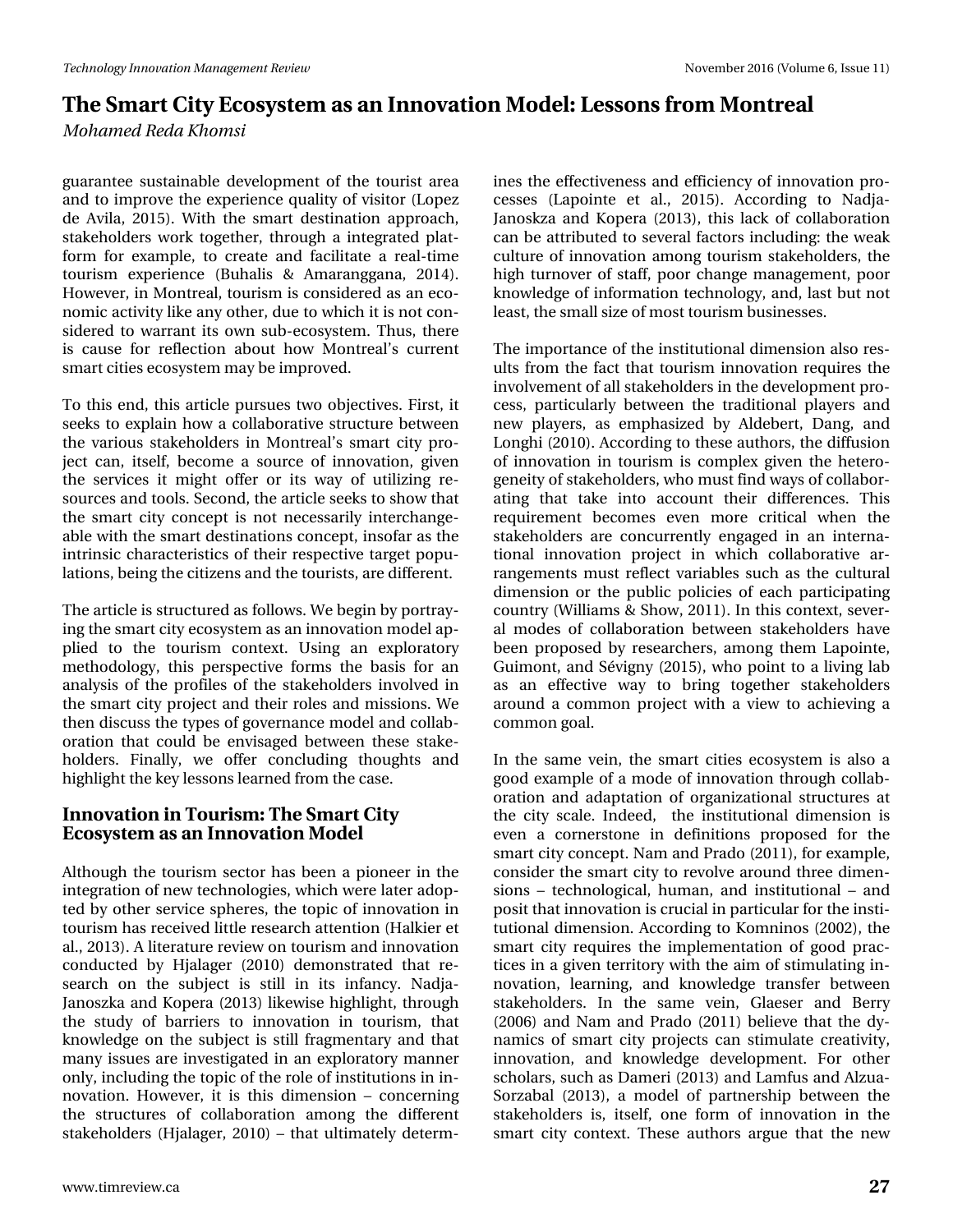# We have duw Fiw # fir v who tell validating a red wind of Proton Control and the proton of the red wind of Prkdpha#Uhad#Nkrpvl

hfrgrp | #tht xluhv#wkh#wdnhkroghuv#i#d#ypduw#lw|#w|#th0 yihz #wkhlu#sudfwlfhv#dqg#sduwqhuvkis#prghov1#Lq#wrxu0 lvp /#vxfk#d#prghc#lv#hyhq#pruh#lpsruwdqw#rqvlghulqj# wkh#qxpehu#ri#sod|huv#lq#wklv#vhfwru1#Lq#rughu#wr#dgg# ydoxh#ru#xvhuv/#lwl}hqv/#dqg#ylvlwruv/#doc#wrxulvp #vwdnh0 kroghuv#vkrxog#wkhuhiruh#eh#sduw#i#wkh#hfrv|w/mp#+Odp0 ix v# w#do /#5346, #A w #df klhyh# w #erhf wlyhv/# wk h# yp du w # lw # qhhgv#wr#psohphqw#dq#rujdql}dwlrqdo#wuxfwxuh#ru#rs0 who l}lqj#wkh#xvh#i#gdwd#dqg#wr#vxssruw#wkh#iuhdwlrq#i#d# idyr xude oh#r qwh {w#ru#wr xulvp #wodnhkroghuv1

### Wkh#Prqwuhdo#/pduw#Flw|#Hfrv|whp

Ehir uh# hp edunlqj # r q# lw# r z q# vp duw# f lw| # s ur nhf w/# Pr gwhdd#fr ggxf whg#d#fr psdudwlyh#dgdd vlv#ri#vhyhg# r wkhu#vp duw#flwhv#dur xqg#wkh#z ruog#+Dudqj wrq/#Edu0 f hor qd/#Fr  $\alpha p$  exv/#Hlqgkr yhq/#Q r q/#Qhz #\ r un/#dqg# W ur gw, #g# ughu#w #ghgwi| #ehw#sudf wf hv#g#yp duw#lw0 Ihv#HEYLQ/#5348,1#Divhu#wklv#h{huflvh/#wkh#frpplwwhh#lq# f k dujh# i #wklv#dqdojvlv#ghqwilhg#vl{#hh|#duhdv#wkdwezhuh# w # r up # wk h# wudvhj If # udp hz r un# r u# wk h# P r q wuhdd# yp duw# flw|#surnhfw#xuedq#preldw|/#gluhfw#vhuylfhv#wr#flwl}hqv/# dylqj#hqylurqphqw#ghprfudf|/#vxwodlqdedn#ghyhors0 phqw#dqq#hfrqrplf#ghyhorsphqw#Wkh#ww.dwhjlf#ludph0 z r un#z dv#luw#suhvhqwhg#dv#vhyhudd#sxedf#r qvxovdwlr qv# dwhaghg#e | #536#shrsch#lq#wrvdd#Dw#wkh#hag#ri#wklv#sur0 f hw/# 3#s ur rhf w#z huh#vhdnf whg# ur p #lyh#r f x v#duhdv#r u# wkh#Prqwuhdo#Vpduw#dqg#Gljlwdo#Flw|#Dfwlrq#Sodq#gh0 yhor shg#r u#k h# hduv#5348' 534: #EYLQ/#5348,1

Dowkr xj k#qr #r qh#lqgx wu #vhf wr u#z dv#s ulr uw} hg/#wkh# sur nhf w#wkxv#du#p sohp hqwhg#dv#sduw#i#wkh#5348' 534: # Dfwlrq#Sodq#kdyh#kdg#d#gluhfw#hiihfw#q#wkh#llw|\*v#ylvlwruv# dqg#wkhuhiruh#q#wkh#lw|\*v#wrxulvp#vhfwru1#Rqh#h{dpsoh# lv#wkh#surmhfw#ri#ghsor|lqj#Zl0ll#whuplqdov#lq#wkh#wrxu0 lvp #glvwulfw#ri#Rog#Prqwuhdo1#AWkh#surmhfw#jrdo#lv#wr#hq0 kdqfh#wkh#h{shulhqfh#ri#lwl}hqv#dqg#ylvlwruv#q#rughu#wr# errw#wrxulvp#dfwlylw|#dqg#dffhohudwh#wkh#hfrqrplf#gh0 yhorsp hqw#ri#Prqwuhdo1#AWkh#surmhfw#zloof#lq#wxuq/#doorz# wk h#lw #ww #uhdol} h#d#odujhu#dss0edvhg#surnhfw#doohg#Prq0 wuABG#hq#klwwluh/#zklfk#riihuv#d#wuls#edfn#lq#wlph# wkurxjk#93#srlqw#ri#lqwhuhw#lq#dxjphqwhg#uhdolw|1#AWkh# sur nhfw#z loo#ihdwsuh#lp dj hv#ri#surp lqhqw#ilj xuhv#z kr# k dyh#frqwulex whg#wr#wkh#klwwru|#ri#Prqwuhdo#wr#eh#sur0 mhfwhg#rq#wkh#zdoov/#jurxqg/#dqg#yhjhwdwlrq#lq#Rog# Prgwhdo#dgg#wr#eh#dffrpsdglhg#zlwk#dg#dxgleoh# vr xqgwdf n#wk ur xj k#wk h#dss#AWk lv#dss#z dv#dovr#dq#lp 0 sruwdqw#vhoolgj#srlqw#iru#Prqwuhdo\*v#vhohfwlrq#dv#wkh# 5349#Lqwhooljhqw#Frppxqlw|#ri#wkh#\hdu#e|#wkh#Lqwhool0 jhqw#Frppxqlw|#lruxp#+LFl/#5349,1#Wkh#LFl#lv#d#qrq0 surilwhiujdql}dwirq#edvhg#lq#Qhz#\run#wkdw#wxglhv#wkh# ghyhorsphqw#ri#flwhv#lq#wkh#54vw#fhqwxu|1#Pdlqo|#

f hqwhuhg#r q#uhvhduf k/#f r qihuhqf hv/#f r qvx owlqj #vhuylf hv/# hgxf dw'r gdd#vhuylf hv/#dgg#dg#dggxdd#frp shwwlr g/#lw# lghqwilhv#ehvwsudfwfhv#q#wkh#ghyhorsphqw#i#vpduw#lw0 Ihv#P dvk | v/#5349,1

Wikh#Iqwhuqdwirqdd#uhfrjqIwlrq#ri#Prqwuhdd#dv#d#vpduw# flw #prghc#lv#dovr#dwwdexwhg#wr#lw#xqltxh#dqg#lqqrydw0 lyh#hfrv|vwhp#q#zklfk#llwl}hqv#duh#llyhq#wkh#ssruwxq0 lw|#w|#sduwlflsdwh1#Lqghhg/#zkhwkhu#wkurxjk#vrfldc# qhwz runv/#gljlwdo#sodwirup v#ru#llwl}hq#lruxp v/#vxfk#dv#Mw# yrlv#Prqwu4Bc##d#sodwirup#ri#g|qdplf#wrrov#wr#khos#flw0 l}hqv#preld}h#dqg#frooderudwh#wr#pdnh#Prqwuhdo#dq#q0 vsluigi#lwi##lw}hqv#gr#frqwulexwh#yhu|#dfwlyho|#wr#wkh# sur f hw#Dv#ghvf ulehg#ehor z /#wkh#P r qwuhdo#hf r v| whp #v# exlow#durxqg#wkh#wkuhh#glphqvlrqv#jryhuqdqfh/#glv0 wdf w/#dqg#hqwhsuhqhxuvkls1

- 4 #U r yhuqdqf h=# Wk h# /p duw#dqg#Gljlwdd Flw #Riilfh /#ghglf 0 dwhg#wr#Prqwuhdo\*v#vpduw#flwl/#surprwhv#d#frkhuhqw# ghyhorsphqw#ww.dwhj|#dqg#frqvlwwhqf|#ri#dfwlrqv# volnhq#e|#wkh#ydulrxv#wolnhkroghuv#Dw#wkh#dgplqlvwudw0 lyh#bhyhd#wklv#vhsdudwh#dgplqlwudwlyh#wuxfwxuh#zlwklq# wkh#pxqlflsdo#exuhdxfudf|#lv#dovr#rqh#zkhuh#gh0 flvir gy#dg#eh#pdgh#uhodwlyho|#dw#dgg#zlwk#d#fhuwdlg# ghj uhh#ri#ioxlglw|#Mqfh#lw#lqfhswlrq/#wkh#Riilfh#kdv# ehhq#ghglfdwhg#wr#pdnlqj#Prqwuhdd#d#zruog#bhdghu#lq# wkh#lhog#e|#534:##wkh#hdu#zkhq#Prqwuhdo#hdneudwhv# Iw#6: 8wk#dqqIyhuvdu #EYLQ/#5348,1
- 51#Glwulfw=#Prqwuhdd#v#nqrzq#iru#w#wkhph0edvhg#llw|# glwulfw#wkdwksrvlwlrq#wkhpvhoyhv#dv#lqfxedwruv#ri#lq0 qrydw'r q 1#Dp r qj #wk hvh#duh#wk h#Tx duwlhu#gh#o\*lqqryd0 whrq#+lqqrydwhrq#glvwulfw;#+txduwhulqqrydwhqprqwuhdoffrp,# dgg#wkh#Txduwhu#ghw#vshfwdfdnv#+hqwhuvdlgphqw#glv0 wulfw,144Wk.h#qqrydwlrq#glvwulfw#v#d#olylqj#oderudwrul#luh0 dwhg#lq#5346#e|#wkuhh#Prqwuhdd#xqlyhuvlwhv#+PfJloo# Xqlyhuvlw//#24rdn#gh#whfkqrorjlh#vxsABlhxuh/#dqg#Frq0 frugld#Xqlyhuvlw|,#dqg#v#d#vkrzfdvh#i#qqrydwlrq/#uh0 vhdufk/#wudlqlqj/#dqg#hqwuhsuhqhxuvkls1#D#hz#prqwkv# divhu#lw#odxqfk/#vkh#vkuhh#xqlyhuvlwhv#vkdv#lqlwdwhg# wk h#s ur mhf w# uhdwhg#dq#r uj dql}dwlr q#wk dw#p dqdj hv#wk h# lqlwdwlyhv#jhqhudwhg#zlwklq#wkh#glvwulfw#AWkh#erdug#ri# gluhfwruw#i#wklv#ujdql}dwlrq#lv#frpsrvhg#i#exvlqhvv# shr soh#z kr #dgg#uhdo#ydoxh#wr #wkh#glwulfw#hlwkhu# wkur xj k#sur mlfw#ilqdqflqj#ru#sur shuw|#pdqdjhphqw# lq#sduvqhuvkls#zlvk#rwkhu#sxedf#ru#sulydvh#sduvqhuv1# Iru#pdqdjhuv#ri#wkh#glvwulfw#wkh#plvvlrq#ri#wkh#sur0 rhfw#erlov#grzq#wr#wkuhh#jrdov#+TL/#5348,#wr#dwwdfw# pruh#whfkqrorjlfdo/#vrfldo/#dqg#fxowsudo#frpsdqlhv=# wr#irwhu#wkh#ghyhorsphqw#ri#lqqrydwlyh#lqlwldwlyhv=# dqg#wr#surprwh#lqqrydwlrq#zlwk#wkh#wdujhwhg#lpsoh0 p hqvdwlr q#ri#dfwlylwhv#l urp #5347#wr#5348#dorqh/#wkh#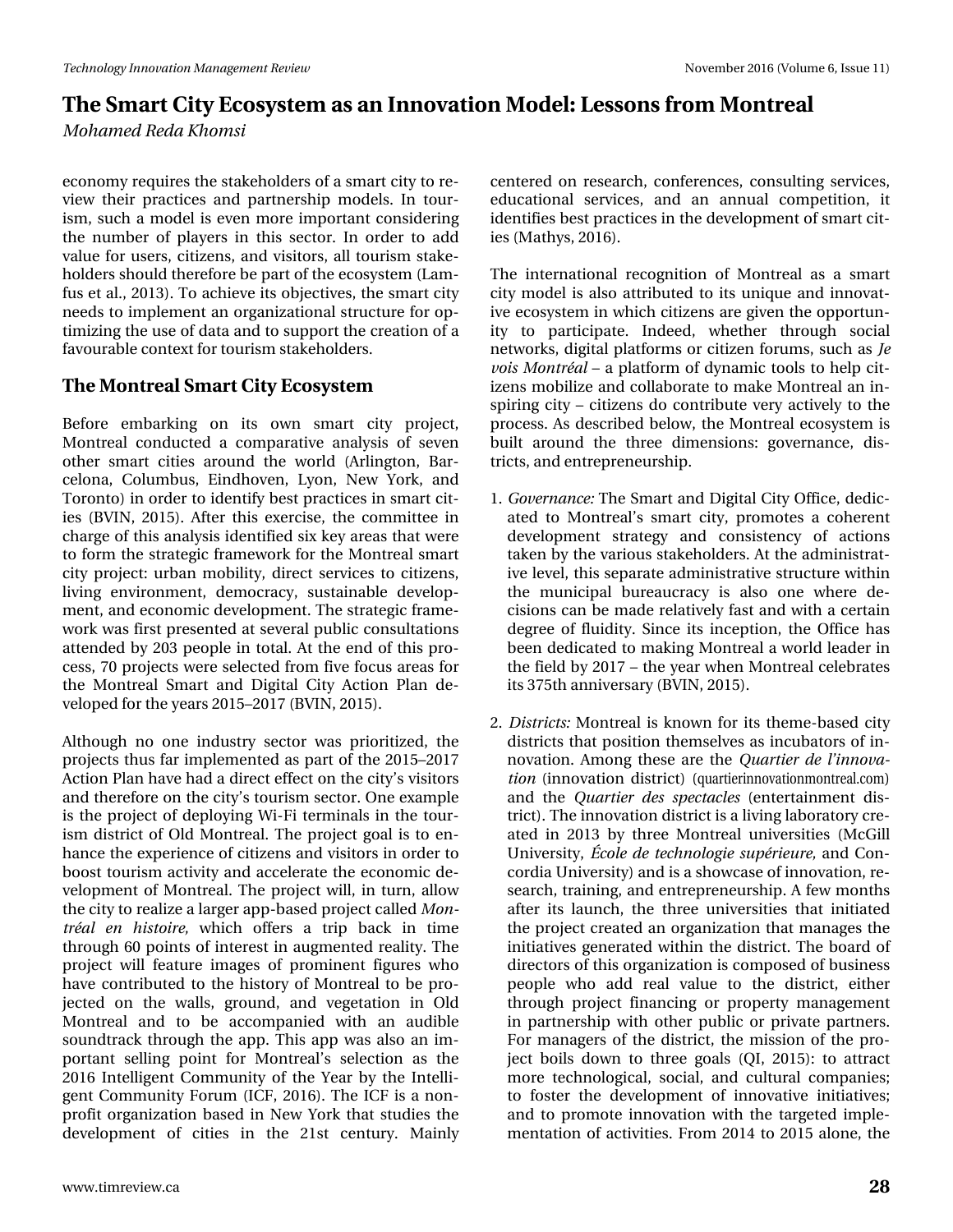## We have duw Fiw # fir v who tell validating a red wind of Proton Control and the proton of the red wind of Prkdpha#Uhad#Nkrpvl

lggrydwr g#glywulfw#vdz#wkh#hywdeolykphgw#ri#riilfhy# e|#vhyhudd#whfkqrorj|#frpsdqlhv/#lqfoxglqj#Jrrjoh/# zlwk#wkh#glvwulfwSv#frpsdqlhv#dovr#uhfhlylqj#lqyhvw0 p hqw#ri#p ruh#wkdq#'79#plootrq#gxulqj#wkdw#vdph# whp h#shulr g#T L/#5348,1

- ###Wkh#Txduwhu#ghv#vshfwdfdnv#+hqwhuvdlgphqw#glvvulfw# #xdu/hughwshfwdfdhvffp,#lv#d#kxe#ri#fxowsudd#uhdwlrq# dqg#hqvhuvdlqp hqv#vkdv#kdv#pruh#vkdq#63#vkhdvuhv=# wk uhh#vt x duhv#ghglfdwhg#wr#ihvwlydov#dqg#fxowxudo# hyhqwo#dqg#d#qxpehu#ri#odujhu#exloglqjv#vxfk#dv#wkh# Prqwuhdo4M|pskrq|#Krxvh/#wkh#WkAÉwuh#gx#Qrxyhdx# Prggh/#dgg#vhyhudo#ox{xu|#krwhov#"#doo#zlwklq#rqh# vt x duh#nlorp hwuh1#Lq#doo/#wkh#hqwhuwdlqp hqw#glwwulfw# suhvhqw#d#glyhuvh#riihulqj#ri#ryhu#433#vkrzv#hyhul# prqwk/#wkhuhe|#frqwulexwlqj#wr#wkh#hfrqrplf#ghyho0 rsphqw#ri#wkh#phwursrolv#dqg#lww#lqwhuqdwlrqdo#sur0 iloht#Dw#wkh#rujdql}dwlrqdo#ohyho/#d#qrq0surilw# r uj dql}dwir q#doohg#wkh#Txduwihu#ghv#Vshfwdfohv#Sduw0 qhuvkls#z dv#fuhdvhg#lq#5336#wr#frruglqdvh#vkh#df0 wtrqv#ri#wkh#ydulrxv#sod|huv#rshudwlqj#lq#wklv#glvwulfw1# Hyhqwxdool /#dqg#divhu#wkh#lqlwldo#ghyhorsphqw#zrun# dqg#rewdlqlqj#vlwh#uhfrjqlwlrq#iurp#wkh#sxeolf#dfw0 r w/#wklv#rujdql}dwlrq#kdv#vhhq#tw#plvvlrq#h{sdqg#wr# lqf oxgh#wkh#frruglqdwlrq#dqg#pdqdjhphqw#ri#wkh# wkuhh#vt xduhv/#z klfk#duh#qrz#frqvlghuhg#wrxulvp# ghwligdwr gv1
- 61#Hqwuhsuhqhxuwkls=#Wkh#g|qdplvp#ri#Prqwuhdo#zlwk# uhj dug#wr#uhdwlylw|/#qqrydwrq/#dqg#dq#hqylurqphqw# frqgxflyh#wr#hqwuhsuhqhxuvkls#doorzhg#wkh#flw|#wr#dw0 wudfw#vhyhudo#whfkqrorj|#frpsdqlhv#wkdw#pdnh#xs#wkh# edfnerqh#ri#lww#vpduw#flw|#frqfhsw1#Khuh/#LqqrFlw4#E +lqqrflwhpwofd, /#zklfk:#lv#wkh#lluww#dffhohudwru#surjudp# lq#Fdqdgd#irfxvhg#rq#wkh#vpduw#flw|#frqfhsw#kdv# ehhq#qvwuxphqwdd#q#vsrqvrulqj#surmhfw#wkdw#surp0 lvh#wr#eulgj#dg#dgghg#ydoxh#wr#wkh#flw|#LggrFlw## p hqw w#lqyhwp hqw#ixqgv#dqg#hp sor | hw#z lwk#d# ylhz#wr#surylglqj#frpsuhkhqvlyh#vxssruw#wr#surmhfw# ohdghuv1#Lq#dgglwlrq#wr#LqqrFlw4##xkh#flwl#fdq#frxqw# rq#wkh#frqwulexwlrq#ri#wkh#rxu#xqlyhuvlwlhv#q#ww#whu0 ulwru|/#hdfk#ri#zklfk#kdv#d#phqwrulqj#surjudp#iru#d# dylqj#ode#dqg#d#wuxfwxuhg#exvlqhw#woduw0xs#vxssruw# vhuylf h1

### Glvf x wlr g#dgg#Fr gf ox vlr g#

Ghvslwh#wkh#xeltxlwrxvqhvv#ri#wkh#wrxulvp#glphqvlrq# lq#Prqwuhdo\*v#vpduw#flw|#surmhfw#wkh#flw|\*v#wrxulvp# wdnhkroghuv#duh#kdugo|#hqjdjhg#q#wkh#hiiruw#i#wxuqlqj# wkh#llwl#qwr#d#wuxh#ypduw#ghvwlqdwlrq1#lru#h{dpsoh/#do0  $w$ krxjk#Prqwuhdo\*v#wrxulvp#exuhdx#+Wrxulvph#Prq0 ww4Bos#wrxulvph0prqwuhdofruj,#zdv/#lq#533</#dprqj#wkh#lluww#

ghwlgdwr g#p dgdj hp hgw# yj dgl}dwr gy#g#Qr wk#Dp hu0 If d#wr#qyhw#433(#ri#w#surprwlrqdd#exgjhw#qwr#w#rq0  $dq$ h# suhvhqf h# + Flrwr od/#5343,/#lw# z dv# qrw# gluhfwo|# lgyr gyhg#lq#fr gyx ordwr gy#dlp hg#dw#ghyhor sigj#dq#df0 whr q#sodq#iru#wkh#vp duw#flw|#Pruhryhu/#dz duh#ri#wkh# vp dw#ghwlgdwlr g#wuhgg/#Wrxulvp h#Prgwu4Bd#glg#wdnh# wkh#lqlwdwlyh#wr#uhghvljq#lw#gljlwdd#lqiudvwuxfwxuh#zlwk# wkh#dlp#ww/#wkurxjk#wkh#xvh#ri#elj#gdwd/#ilgg#rxw#pruh# der xww.kh#duhd\$v#ylvlwruv#Krzhyhu/#ghvslvh#wklv#surmhfw# frpp hqfhg#d#orqj#wlph#ehiruh#wkh#irxqglqj#ri#wkh# Vp duw#dqg#Gljlwdc#Flw|#Riilfh/#Prqwuhdo\*v#wrxulvp#exu0 hdx#kdv#rqq #d#plqru#urch#q#ghilqlqj#wkh#qhz#ylvlrq#ri#  $w$ k h#flw #Wkxv/#wk h#wrxulvp #jryhuqdqfh#wwxfwxuh#lq# Prqwuhdd#v#qrw#q#whs#zlwk#wkh#vkliw#xqghuwdnhq#e|#wkh#  $f \mid \psi \mid$ 

Wkdw#vdlg/#wklv#vlwxdwlrq#lv#qrw#xqltxh#wr#Prqwuhdo1#Df0 fruglgj#wr#Jliilgjhu#dgg#Jxguxg#+5343,/#Frkhg#+5344,/#  $Frffkldt + 5347$ , /#dqg#Jdorxo#+5348, /#wkh#uhodwirqvkls# ehvz hhq#wkh#frqfhsw#i#d#vpduw#lw|#dqg#wkdw#i#d#vpduw# ghwligdwr g#v#eoxuung#Lg#j hqhudd#wkh#vflhqwilf#dwhudw0 x uhttp dnhvttqr ttgl wildf vir qtte hvz hhqt wikhttvz r/ttvxfk tikk dvitdtt vp duwighwigdwr g#v#el#ghidxow#gwhjudwhg#lg#wkh#vp duw# flw/#frqfhsw1#Krzhyhu/#dv#srlqwhg#rxw#el#Exkdolv#dqg# Dp dudqj j dqd#+5347,#dqg#Er hv/#Exkddv/#dqg#Lqyhuvlql# +5348,/#Mnfkgrorjlhv#xvhg#q#d#vpduw#ghvwlgdwlrq#duh#xq0 gdp hqwdod #gliihuhqw#iurp #wkrvh#xvhg#lq#d#vp duw#flw| ## Iru#h{dpsdn/#wkh#dxwkruv#wodwh#wkdw#wrxulvw#xvh#whfkqr0 oril#ehiruh/#gxulqi/#dqg#divhu#d#wuls/#zkhuhdv#wkh#whfkqr0 σ i | #lp sohp hqwhg#lq#d#vp duw#flw|#uhyroyhv#durxqg#lw# x vh# l vk l q # k h# l w 1#

Lq#dgglwrq#wr#wkh#whfkqrorjlfdo#glphqvlrq/#zh#eholhyh# wk dw#wk h#gliihuhqf h#ehwz hhq#wk h#vp duw#flw|#dqg#vp duw# ghwlgdwr g#p dglihww#g#dw#bdw#wzr#blyhov"#luw#lg#wkh# f dvh# i#w x ulww#ylvlwlqj#d#ghwwlqdwlrq#lru#d#blp lwhg#wlp h/# whp srudd#dqg#lqirup dwtrqdd#qhhqv#sod|#dq#lp sruwdqw# ur oht#Wkh|#z dqw#wr#hqm|#wkhp vhoyhv#gxulqj#wkhlu#wd|# dqg#qhhg#dq#dssdfdwrq#wkdw#fdq#khos#wkhp#rswlpl}h# wkh#dwoth#wlph#wkh|#kdyh1#Wkh#vhfrqg#gliihuhqfh#lv#uh0 odwhg#wr#vsdfh1#Lqghhg/#wkh#wrxulvw#ylvlwlqj#d#ghwlvqdwlrq# ir u#wkh#lluw#wlph#grhv#qrw#kdyh#wkh#vdph#vsdwldd#uhihu0 hqf hv#dv#d#uhvlghqw#z lwk#uhjdug#wr#wkh#xvh#ri#wkh#whuulv0 ru|#Lq#dq#xuedq#vhwwlqj/#wkh#wrxulvw#lv#riwhq#frqilqhg#wr# d#dplwhg#duhd1#Lg#Prqwuhdd#iru#lqwodqfh/#dv#lq#pdql# ody h#flwhv/#wkh#pdlq#wrxulw#dww.dfwlrqv#duh#frqfhq0 wdwhg#lq#wkh#grzqwrzq#duhd#+Slohwwh#) #Ndgu#5338,/# z khuh#wudiilf#lv#yhu|#ghqvh1#Lq#wklv#frqwh{w#wrxulvw\*#lq0 ir up dwir qdo#qhhgv#duh#kljk#ehfdxvh#wkh|#qhhg#wr#ohduq# der xwisodf hv#wr#ylvlw/#wudyho#rswlrqv/#frww/#dqg#dffhw# who hv#E|#frqwdw##kh#ghhgv#dqg#h{shfwdwlrqv#ti#uhvlg0 hqw#blylqi#lq#wkh#flw|#rq#d#brqihu0whup#edvlv#duh#pxfk# or z hu#q#wklv#uhj dug1#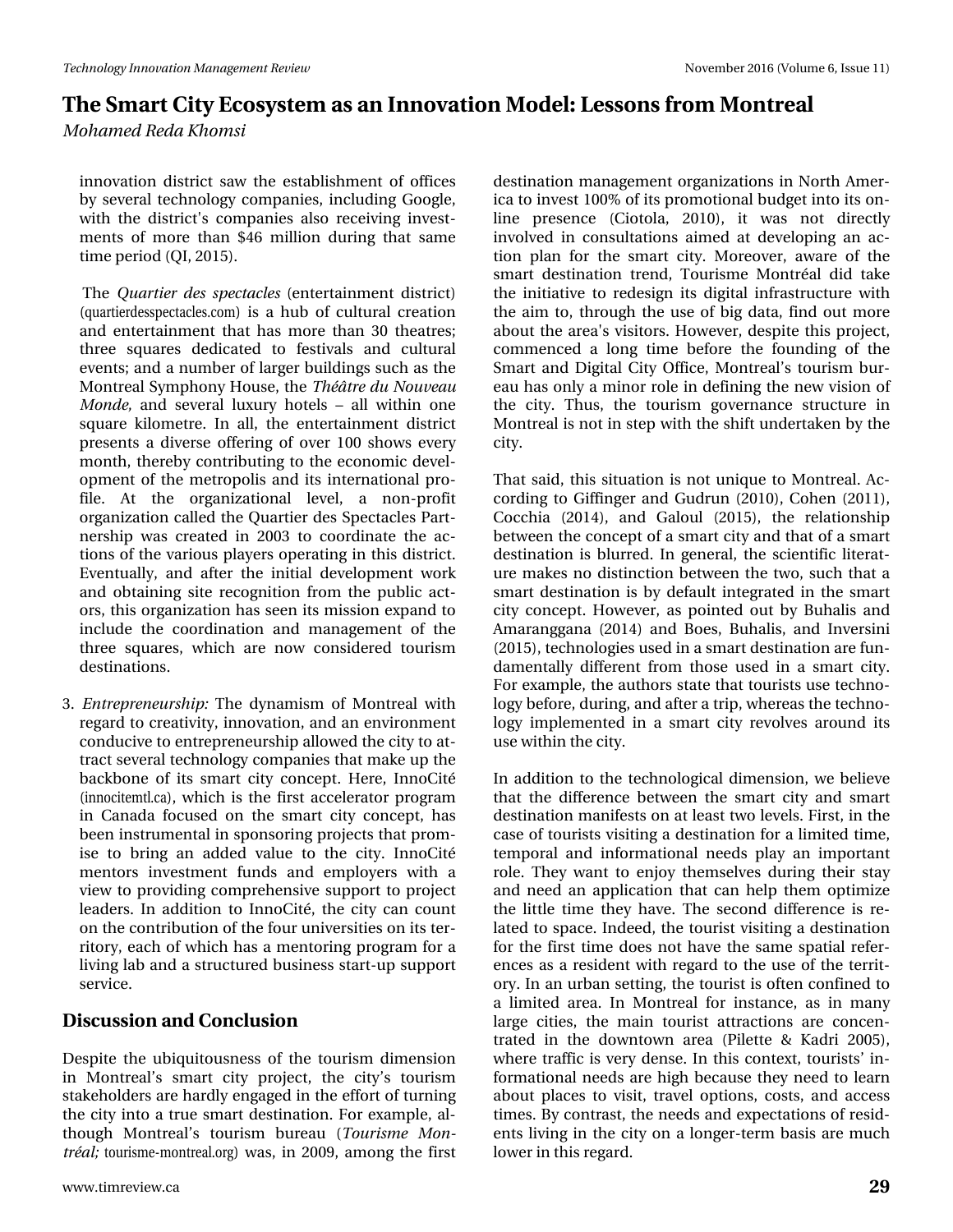# **The Smart City Ecosystem as an Innovation Model: Lessons from Montreal**

*Mohamed Reda Khomsi*

In the case of Montreal, tourism stakeholders would do well to become more involved in the ecosystem of the smart city, or even to create their own system that would reflect the needs of visitors, as these often differ from those of residents. However, overall, and in comparison with other Canadian cities, Montreal's ecosystem can be described as innovative. For example, the creation of an organizational structure dedicated solely to the smart city helped to spawn initiatives within the innovation and entertainment districts and promoted entrepreneurship by linking up startups with funding bodies. Moreover, Montreal's Smart and Digital City Office also gives it an advantage over other cities in Quebec such as Quebec City and Sherbrooke. In the case of Sherbrooke, the municipal administration launched the smart city initiative in 2012 with the goal to create a dynamic partnership and to mobilize local stakeholders around a common vision (CEFRIO, 2012). These efforts have resulted in the establishment of a round table for Sherbrooke's smart and innovative city. However, the absence of a specific organization dedicated for developing the smart city project has resulted in postponement of the implementation of the smart city policy until 2017.

Finally, the case study of Montreal teaches us at least two key lessons. First, the existence of an entity dedicated to developing the vision of the smart city is a powerful accelerator for projects that may be proposed by the various stakeholders of the ecosystem. The dedicated structure helps coordinate the activities of different players and ensures that these projects fit in with the vision of the smart city. Second, despite the innovative nature of the Montreal smart city ecosystem, the connection with the vision for Montreal as a smart destination is not automatic. For others wishing to improve tourism experiences, this case reinforced the importance of engaging tourism stakeholders given that the needed tools, developed as part of the smart city, are promoted outside traditional tourism distribution channels.

#### **About the Author**

**Mohamed Reda Khomsi** is a Professor of Tourism Governance and E-Tourism at the Department of Urban Studies and Tourism in the School of Management at the Université du Québec à Montréal, Canada. His research focuses on smart destinations, online distribution, governance models, and the assessment of the hallmark tourist event. Mohamed is the author of over a dozen articles and book chapters on these topics. He is currently investigating various examples of smart cities and smart destinations in Canada with the aim to highlight the particular features of the Canadian model.

#### **References**

- Aldebert, B., Dang, R., & Longhi, C. 2011. Innovation in the Tourism Industry: The Case of Tourisme@. *Tourism Management,* 32(5): 1204–1213.
	- http://dx.doi.org/10.1016/j.tourman.2010.08.010
- Boes, K., Buhalis, D., & Inversini, A. 2015. Conceptualising Smart Tourism Destination Dimensions. In L. Tussyadiah & A. Inversini (Eds.), *Proceedings of the International Conference on Information and Communication Technologies in Tourism:* 391–404. Switzerland: Springer International Publishing. http://dx.doi.org/10.1007/978-3-319-14343-9\_29
- Buhalis, D., & Amaranggana, A. 2014. Smart Tourism Destinations. In Z. Xiang & L. Tussyadiah (Eds.), *Proceedings of the International Conference on Information and Communication Technologies in Tourism:* 553–564. Switzerland: Springer International Publishing. http://dx.doi.org/10.1007/978-3-319-03973-2\_40
- BVIN. 2015. *Montreal Smart and Digital City Action Plan 2015-2017.* Montreal: Bureau de la ville intelligente et numérique (BVIN); City of Montreal.
	- http://villeintelligente.montreal.ca/en/action-plan-2015-2017
- CEFRIO. 2012. *Sherbooke innovante et intelligente – Phase 1.* Centre facilitant la recherche et l'innovation dans les organisations (CEFRIO). Accessed November 1, 2016: http://www.cefrio.qc.ca/projets-recherches-enquetes/numeriqueterritoires/prijet-sherbrooke-innovante-et-intelligente-phase-1/
- Ciotola, C. 2010. *Online Brand for Destination E-Branding Monitoring.* Paper presented at the ENTER eTourism Conference, February 10–12, 2010, Lugano, Switzerland.
- Cocchia, A. 2014. Smart and Digital City: A Systematic Literature Review. In R. P. Dameri & C. Rosenthal-Sabroux (Eds.), *Smart City: How to Create Public and Economic Value with High Technology in Urban Space:* 13–43. Berlin: Springer. http://dx.doi.org/10.1007/978-3-319-06160-3\_2
- Cohen, H. 2011. Social Media Definitions. *Heidi Cohen: Actionable Marketing Guide,* May 9, 2011. Accessed November 1, 2016: http://heidicohen.com/social-media-definition/